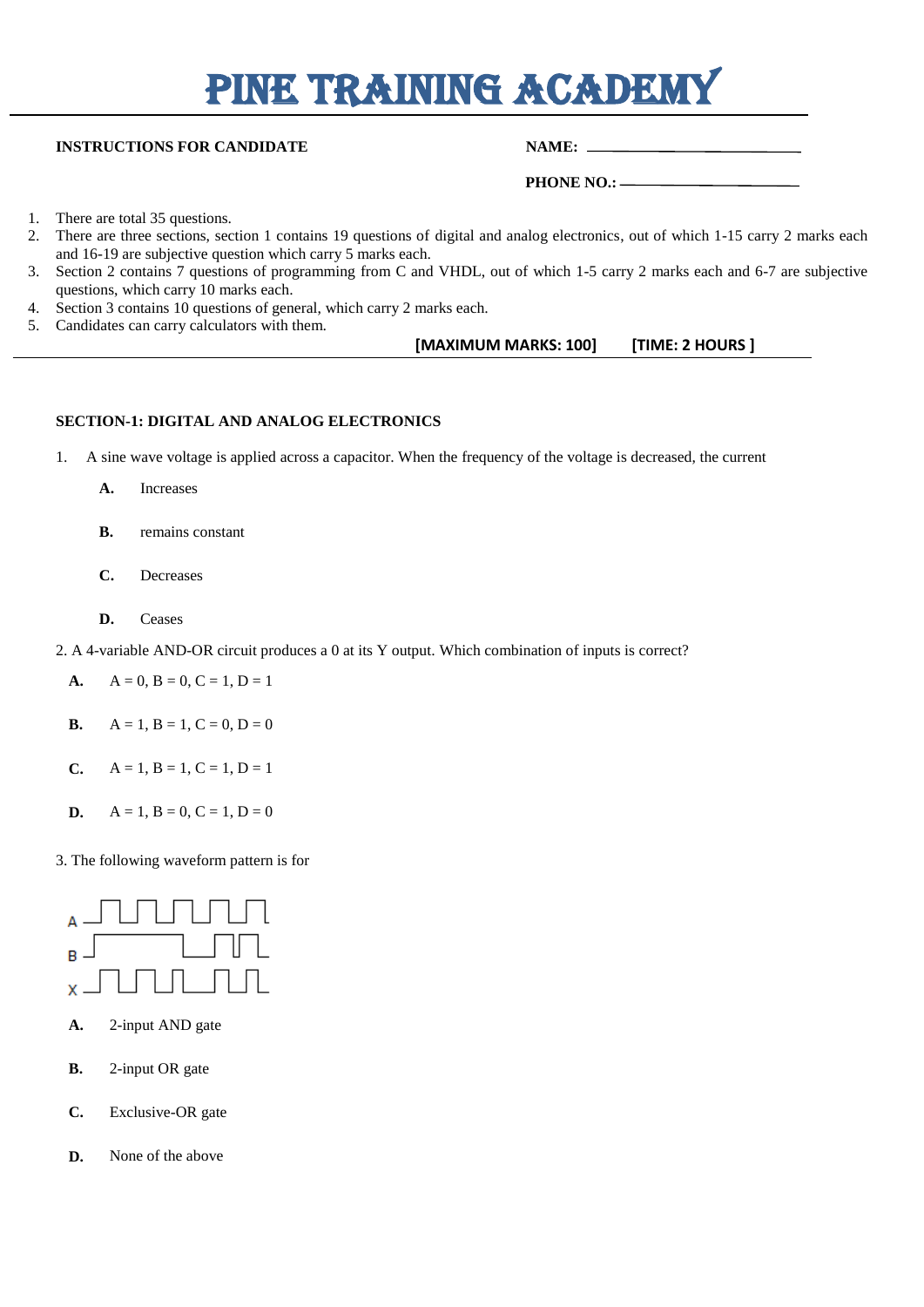- 4. When a capacitor charges:
	- **[A.](javascript:%20void%200;)** the voltage across the plates rises exponentially
	- **[B.](javascript:%20void%200;)** the circuit current falls exponentially
	- **[C.](javascript:%20void%200;)** the capacitor charges to the source voltage in 5×*RC* seconds
	- **[D.](javascript:%20void%200;)** all of the above

5. A 22-k  $\Omega$  resistor and a 0.02-  $\mu$  F capacitor are connected in series to a 5-V source. How long will it take the capacitor to charge to 3.4 V?

- **[A.](javascript:%20void%200;)** 0.44 ms
- **[B.](javascript:%20void%200;)** 0.501 ms
- **[C.](javascript:%20void%200;)** 0.66 ms
- **[D.](javascript:%20void%200;)** 0.70 ms
- 6. What is the function of the comparators in the 555 timer circuit?
	- **[A.](javascript:%20void%200;)** to compare the output voltages to the internal voltage divider
	- **[B.](javascript:%20void%200;)** to compare the input voltages to the internal voltage divider
	- **[C.](javascript:%20void%200;)** to compare the output voltages to the external voltage divider
	- **[D.](javascript:%20void%200;)** to compare the input voltages to the external voltage divider

7. Determine the output frequency for a frequency division circuit that contains 12 flip-flops with an input clock frequency of 20.48 MHz.

- **[A.](javascript:%20void%200;)** 10.24 kHz
- **[B.](javascript:%20void%200;)** 5 kHz
- **[C.](javascript:%20void%200;)** 30.24 kHz
- **[D.](javascript:%20void%200;)** 15 kHz

8. On a master-slave flip-flop, when is the master enabled?

- **[A.](javascript:%20void%200;)** when the gate is LOW
- **[B.](javascript:%20void%200;)** when the gate is HIGH
- **[C.](javascript:%20void%200;)** both of the above
- **[D.](javascript:%20void%200;)** neither of the above
- 9. Edge-triggered flip-flops must have: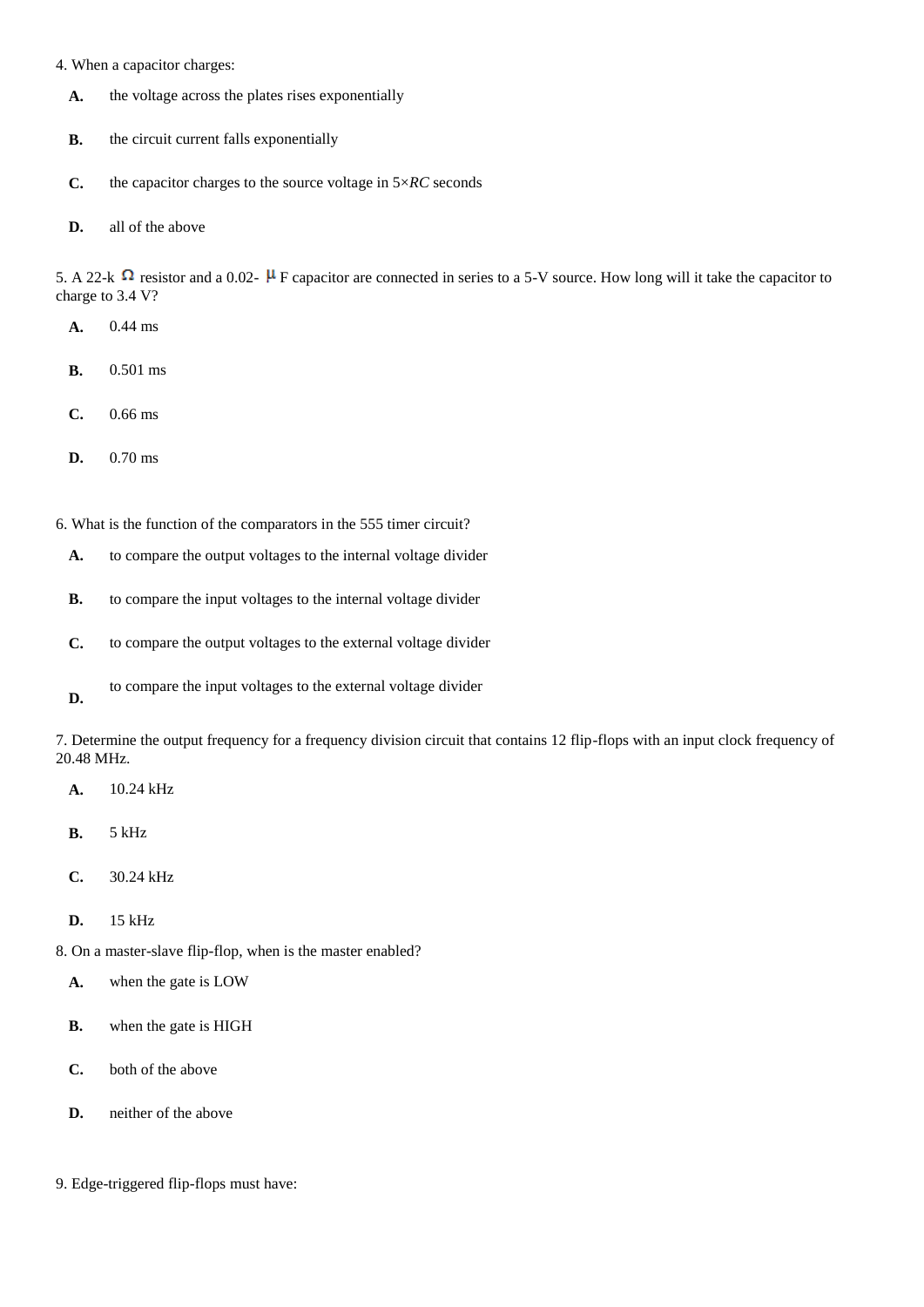- **[A.](javascript:%20void%200;)** very fast response times
- **[B.](javascript:%20void%200;)** at least two inputs to handle rising and falling edges
- **[C.](javascript:%20void%200;)** edge-detection circuits
- **[D.](javascript:%20void%200;)** None of the above

10. A MOD-16 ripple counter is holding the count  $1001<sub>2</sub>$ . What will the count be after 31 clock pulses?

**[A.](javascript:%20void%200;)**  $1000_2$  **[B.](javascript:%20void%200;)**  $1010_2$ **[C.](javascript:%20void%200;)**  $1011_2$  **[D.](javascript:%20void%200;)**  $1101_2$ 

11. A gated S-R latch and its associated waveforms are shown below. What, if anything, is wrong and what could be causing the problem?



**A.** The  $\overline{Q}$  output is always low; the circuit is defective.

- **B.** The *Q* output should be the complement of the  $\overline{Q}$  output; the *S* and *Rterminals are reversed.*
- **C.** The *Q* should be following the *R* input; the *R* input is defective.
- **D.** There is nothing wrong with the circuit.

12. A 4-bit ripple counter consists of flip-flops, which each have a propagation delay from clock to Q output of 15 ns. For the counter to recycle from 1111 to 0000, it takes a total of \_\_\_\_\_\_\_\_.

- **[A.](javascript:%20void%200;)** 15 ns
- **[B.](javascript:%20void%200;)** 30 ns
- **[C.](javascript:%20void%200;)** 45 ns
- **[D.](javascript:%20void%200;)** 60 ns

13. Convert binary 111111110010 to hexadecimal.

**[A.](javascript:%20void%200;)**  $EE2_{16}$  **[B.](javascript:%20void%200;)**  $FF2_{16}$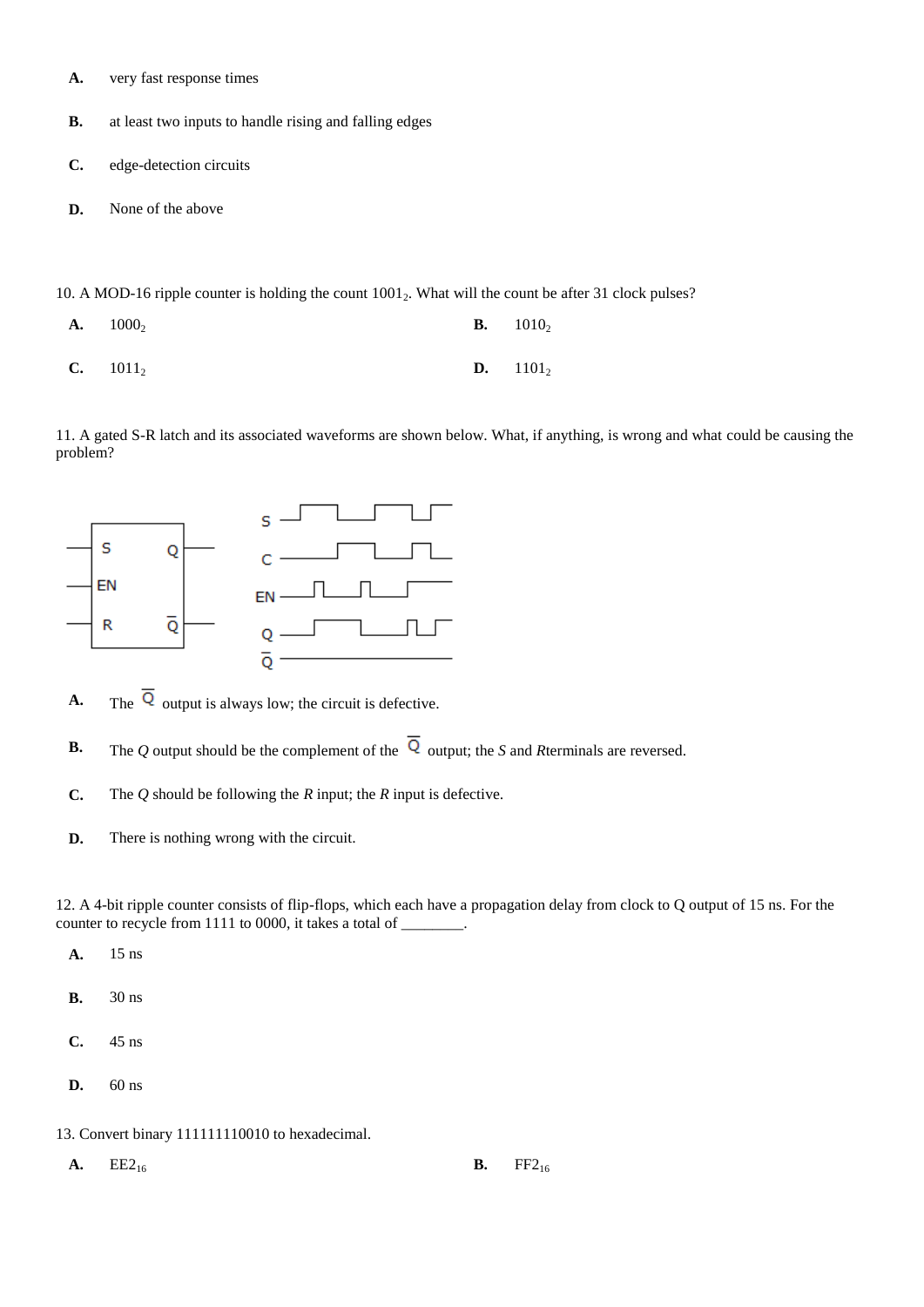- **[C.](javascript:%20void%200;)**  $2FE_{16}$  **[D.](javascript:%20void%200;)**  $FD2_{16}$
- 

14. Capacitor always blocks DC supply voltage

True False

15. Virtual short concept is always valid for negative feedback.

True False

16. Capacitor doesn't allow sudden change in voltage for finite value of current whereas for infinite current, it does. (True or False) Justify your answer?

17. Impose the condition on R and C, so that a first order low pass filter can act as integrator. Assume a sine wave of time period T is given as input.



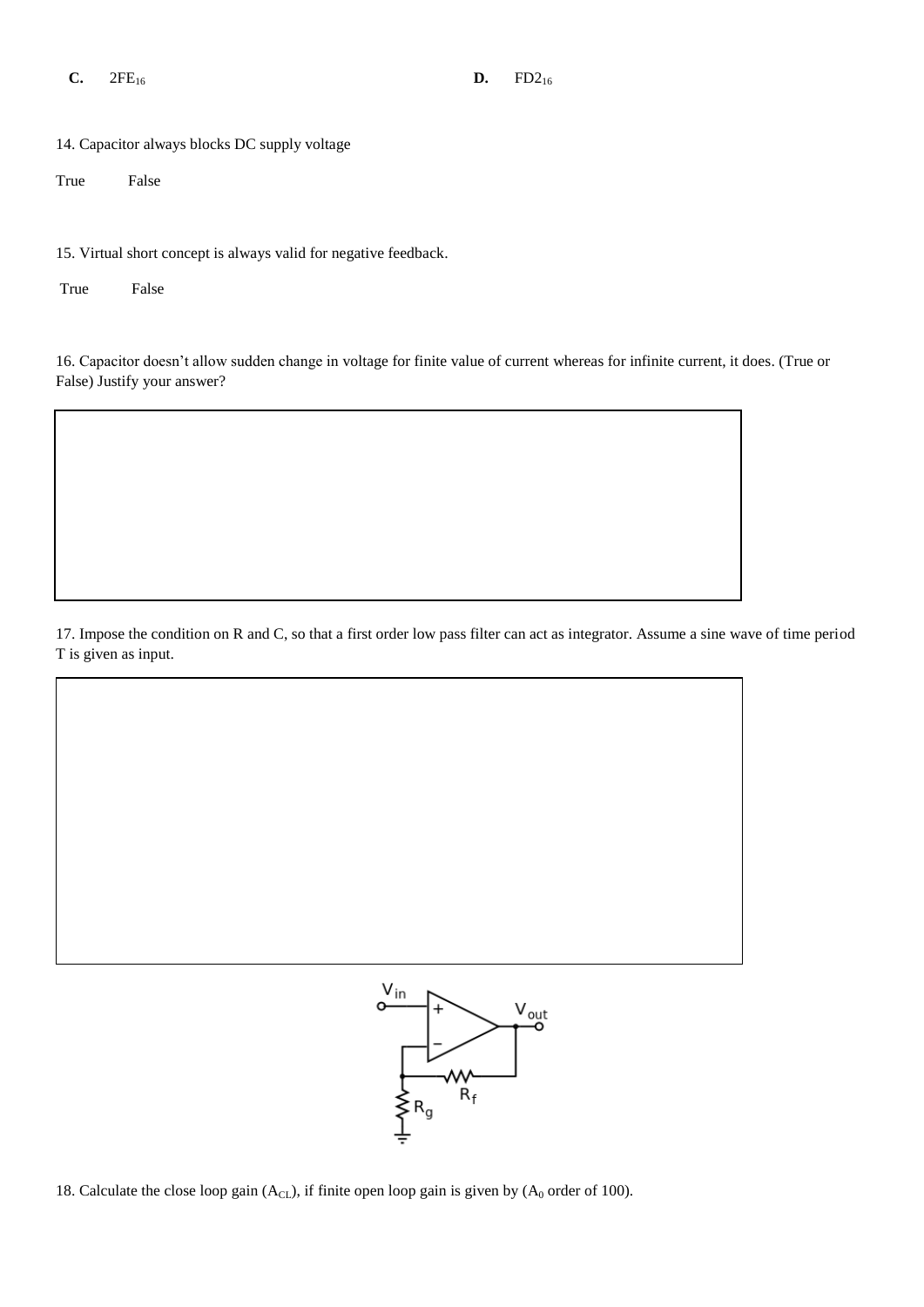19. Implement D-latch using MUX, Transmission gate.

### **SECTION- 2: C++ and VHDL Programming**

1. What will happen if in a C program you assign a value to an array element whose subscript exceeds the size of array?

- [A.](javascript:%20void%200;) The element will be set to 0.
- [B.](javascript:%20void%200;) The compiler would report an error.
- [C.](javascript:%20void%200;) The program may crash if some important data gets overwritten.
- [D.](javascript:%20void%200;) The array size would appropriately grow.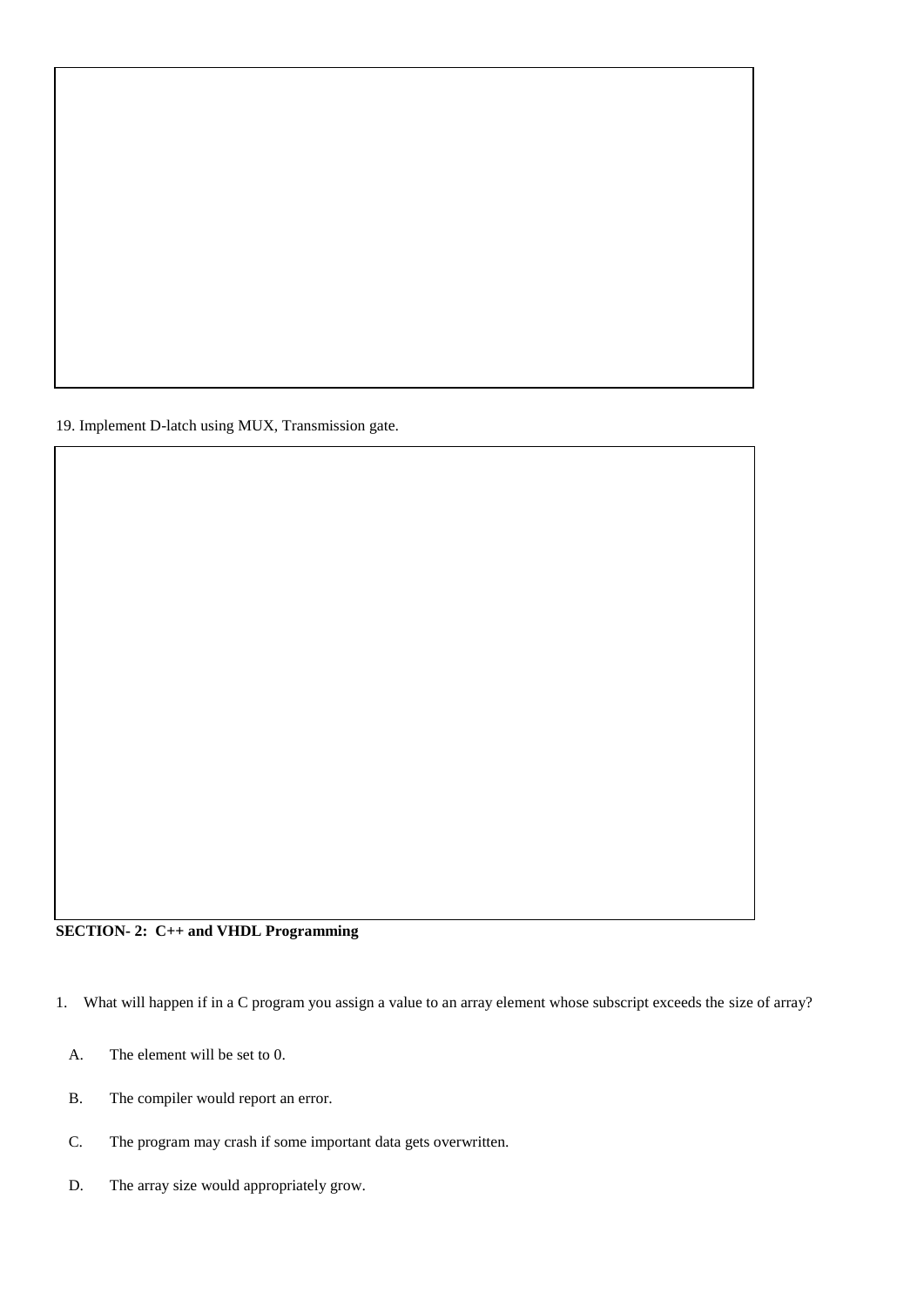2. How many times the program will print "IndiaBIX" ?

| #include <stdio.h></stdio.h>                                                    |                  |  |                      |  |  |
|---------------------------------------------------------------------------------|------------------|--|----------------------|--|--|
| int main()<br>$\{$<br>printf("IndiaBIX");<br>$main$ $()$ ;<br>return 0;<br>$\}$ |                  |  |                      |  |  |
| Infinite times<br>A.                                                            | <b>B.</b>        |  | 32767 times          |  |  |
| C.<br>65535 times                                                               | D.               |  | Till stack overflows |  |  |
| How are the statements between BEGIN and END not evaluated in VHDL?<br>3.       |                  |  |                      |  |  |
| Constantly<br>A.                                                                | <b>B.</b>        |  | Simultaneously       |  |  |
| C.<br>Concurrently                                                              | D.               |  | Sequentially         |  |  |
| 4. How many architectures can be associated with an entity?                     |                  |  |                      |  |  |
| A. one or more                                                                  | B. more than one |  |                      |  |  |
| only one<br>$C$ .                                                               | D. None          |  |                      |  |  |
| 5. Within the process statement, statements are executed sequentially           |                  |  |                      |  |  |
| A. True                                                                         | <b>B.</b> False  |  |                      |  |  |
| 6. Design hardware for MOD 5 counter.                                           |                  |  |                      |  |  |

 $1\rightarrow 4\rightarrow 2\rightarrow 6\rightarrow 7\rightarrow 1$ 

 $\overline{a}$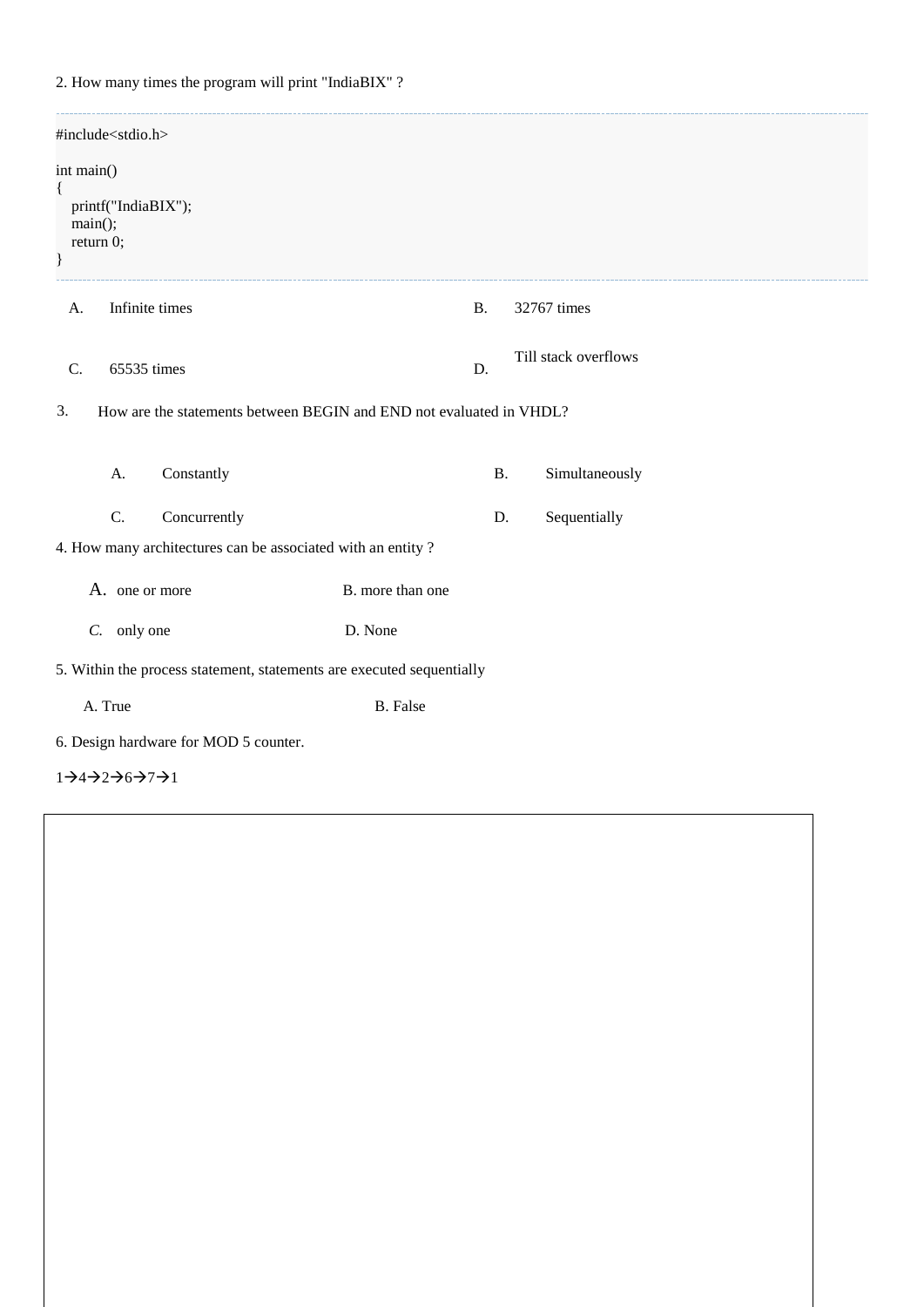## 7. Write a program for bubble sort

3, 6, 2, 9, 8, 5

1. Two trains running in opposite directions cross a man standing on the platform in 27 seconds and 17 seconds respectively and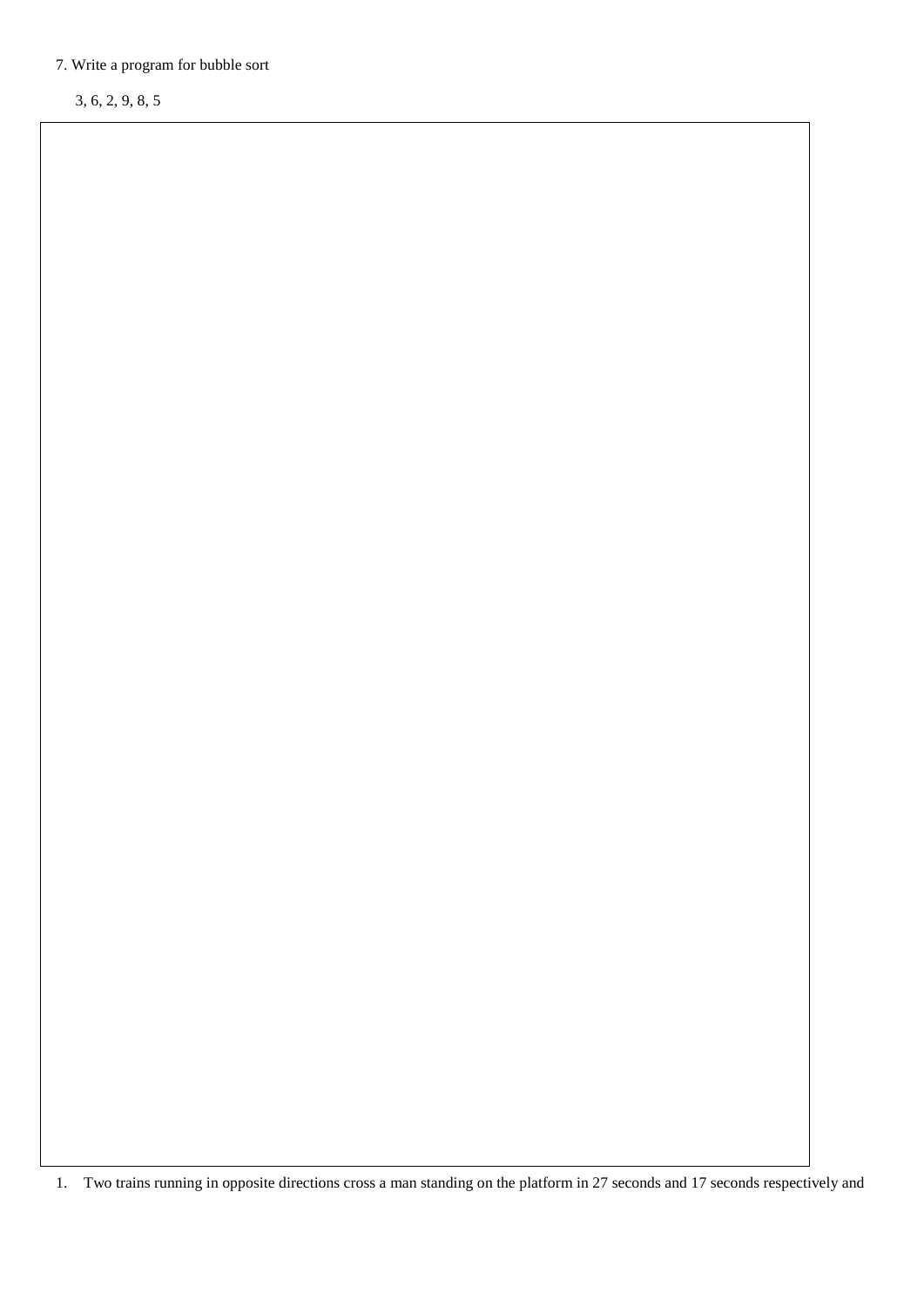they cross each other in 23 seconds. The ratio of their speeds is:

- **[A.](javascript:%20void%200;)** 1 : 3 **[B.](javascript:%20void%200;)** 3 : 2
- **[C.](javascript:%20void%200;)** 3 : 4 **[D.](javascript:%20void%200;)** None of these
- 2. A can do a work in 15 days and B in 20 days. If they work on it together for 4 days, then the fraction of the work that is left is :

**A.** 
$$
\frac{1}{4}
$$
   
**B.**  $\frac{1}{10}$    
**C.**  $\frac{7}{15}$    
**D.**  $\frac{8}{15}$ 

3. If selling price is doubled, the profit triples. Find the profit percent.

**A.** 
$$
66\frac{2}{3}
$$
   
**B.** 100   
**C.**  $105\frac{1}{3}$    
**D.** 120

4. Father is aged three times more than his son Ronit. After 8 years, he would be two and a half times of Ronit's age. After further 8 years, how many times would he be of Ronit's age?

**A.** 2 times  
\n**B.** 
$$
2\frac{1}{2}
$$
 times  
\n**C.**  $2\frac{3}{4}$  times  
\n**D.** 3 times

5. Six bells commence tolling together and toll at intervals of 2, 4, 6, 8 10 and 12 seconds respectively. In 30 minutes, how many times do they toll together ?

| <b>A.</b> 4 | $\mathbf{B.}$ 10 |  |
|-------------|------------------|--|
| $C.$ 15     | $D.$ 16          |  |

6. An error 2% in excess is made while measuring the side of a square. The percentage of error in the calculated area of the square is:

| $A. 2\%$ |  |  | <b>B.</b> $2.02\%$ |
|----------|--|--|--------------------|
|          |  |  |                    |

**[C.](javascript:%20void%200;)** 4% **[D.](javascript:%20void%200;)** 4.04%